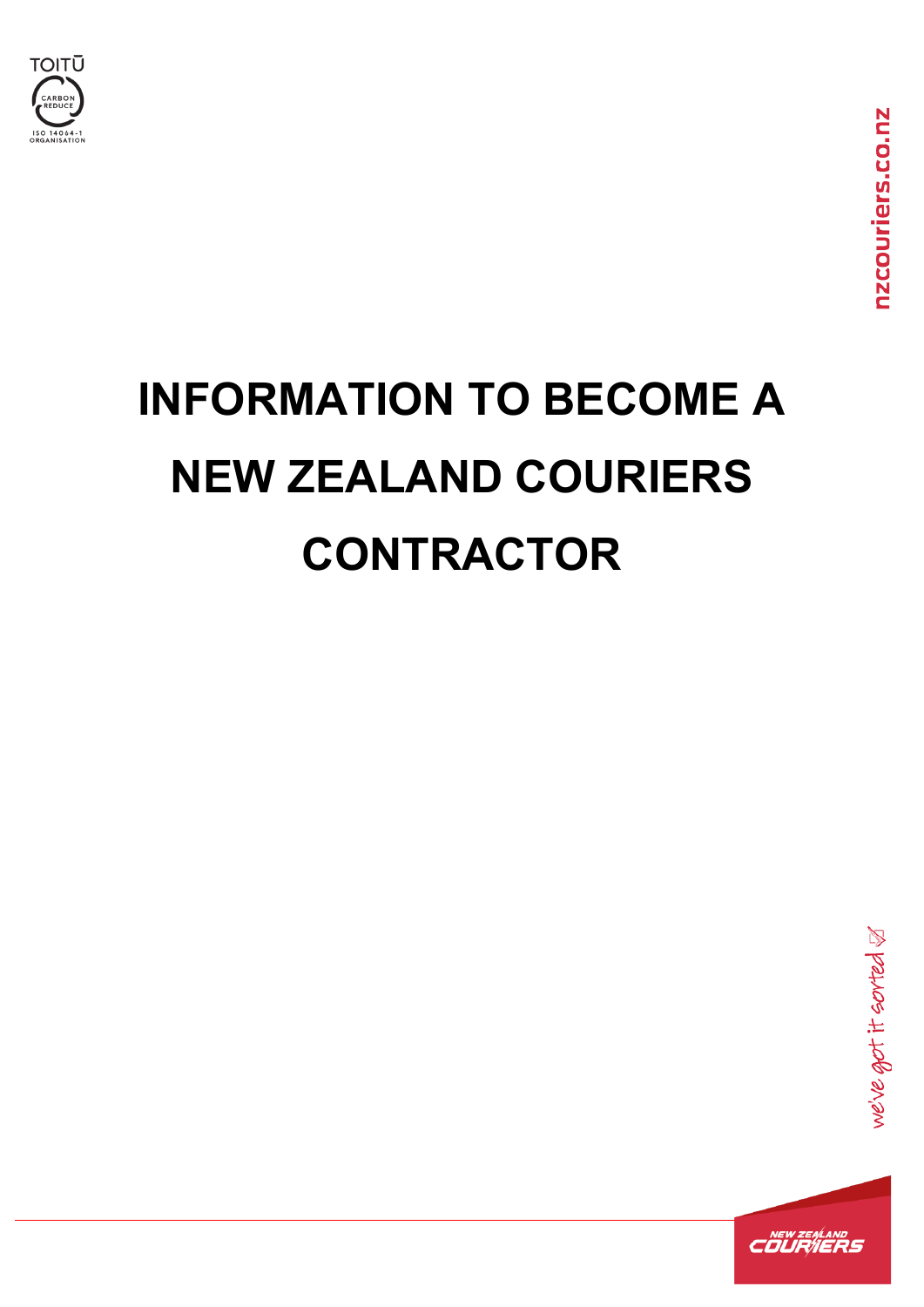

## **Introduction**

Since 1964, New Zealand Couriers has continually developed and expanded a network dedicated to the express movement of time sensitive documents and parcels. Using our industry experience, high quality staff, and contractors, we pride ourselves on consistent delivery of a premium service standard.

New Zealand Couriers is part of the largest courier group (Freightways Limited) in New Zealand, with branches, staff, contractors and agents throughout the country. The Freightways group of companies include:



The New Zealand Couriers service is supported by 550 couriers, over 750 staff, 65 line haul trucks and a fleet of 4 planes.

All contractors to New Zealand Couriers are owner operators and self-employed. New Zealand Couriers only contracts to individuals to supply services to allocated areas or interconnecting regions. Runs are not "sold" but remain the property of New Zealand Couriers at all times.

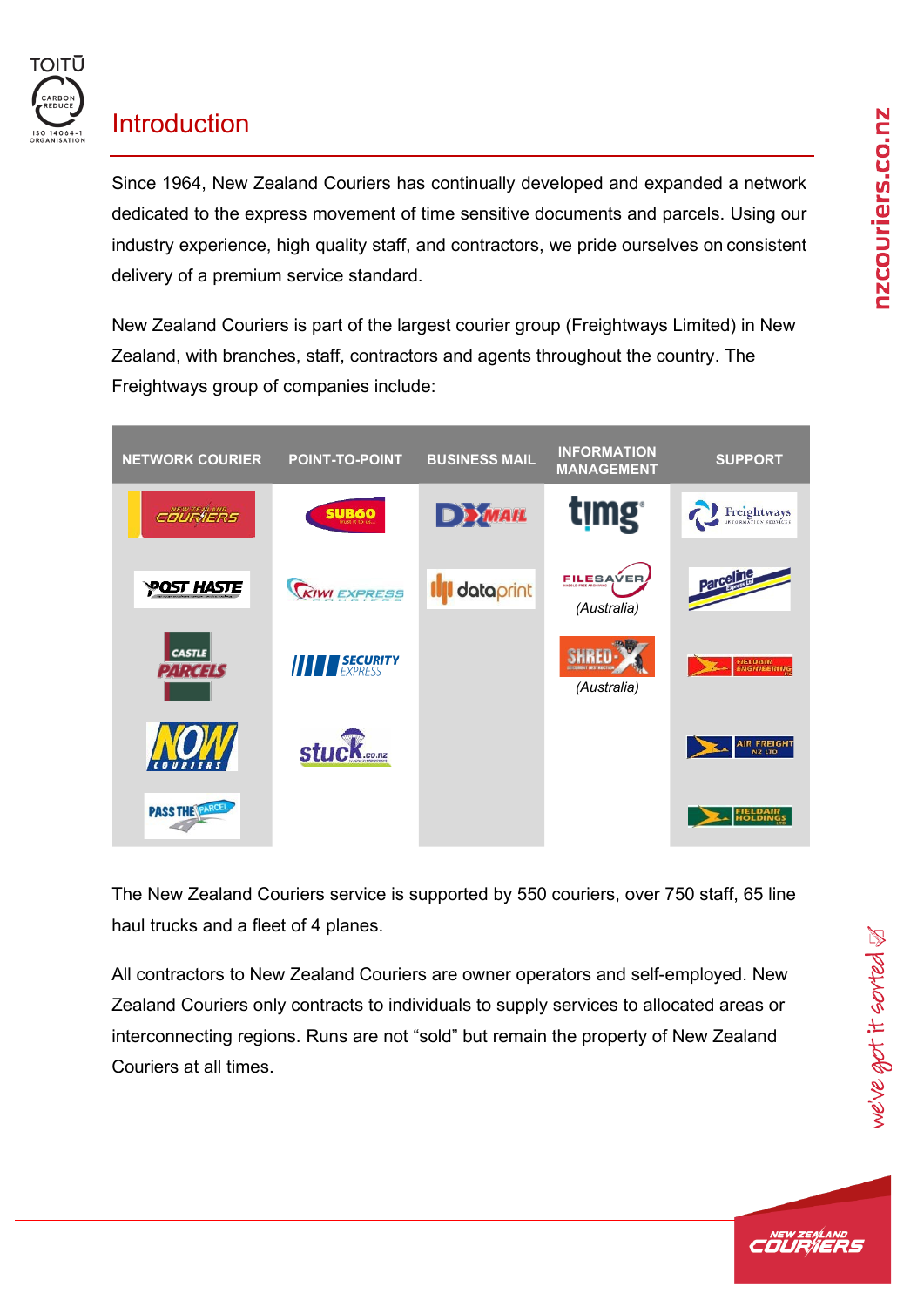

### NEW ZEALAND COURIERS

### Vision

To be recognised as New Zealand's number one Courier Company.

### Mission

Provide customers, staff, contractors, suppliers and shareholders outstanding value through teamwork when moving information and physical product for our customers, today and in the future.

### Values

**RESPONSIBLE**: We take ownership of everything we do, we're proactive, and we make sure things get done.

**SUCCESSFUL**: We take quiet pride in our reputation and enjoy being part of a successful, profitable and community – minded business.

**ACCURATE**: We're efficient, reliable, trustworthy and safe (we fix mistakes honestly and promptly).

**INNOVATIVE**: Everyone is encouraged to share their ideas, initiatives and ways to make our business even better.

**OUR PEOPLE**: We treat our customers (and each other) with honesty and respect. We support each other and enjoy the benefits of great teamwork.

**CUSTOMERS FIRST**: We make their lives easier – by being responsive, proactive and "on their side".

**BE YOURSELF**: We enjoy the rewards of being part of a positive, supportive workplace – and we take time out to celebrate our success.

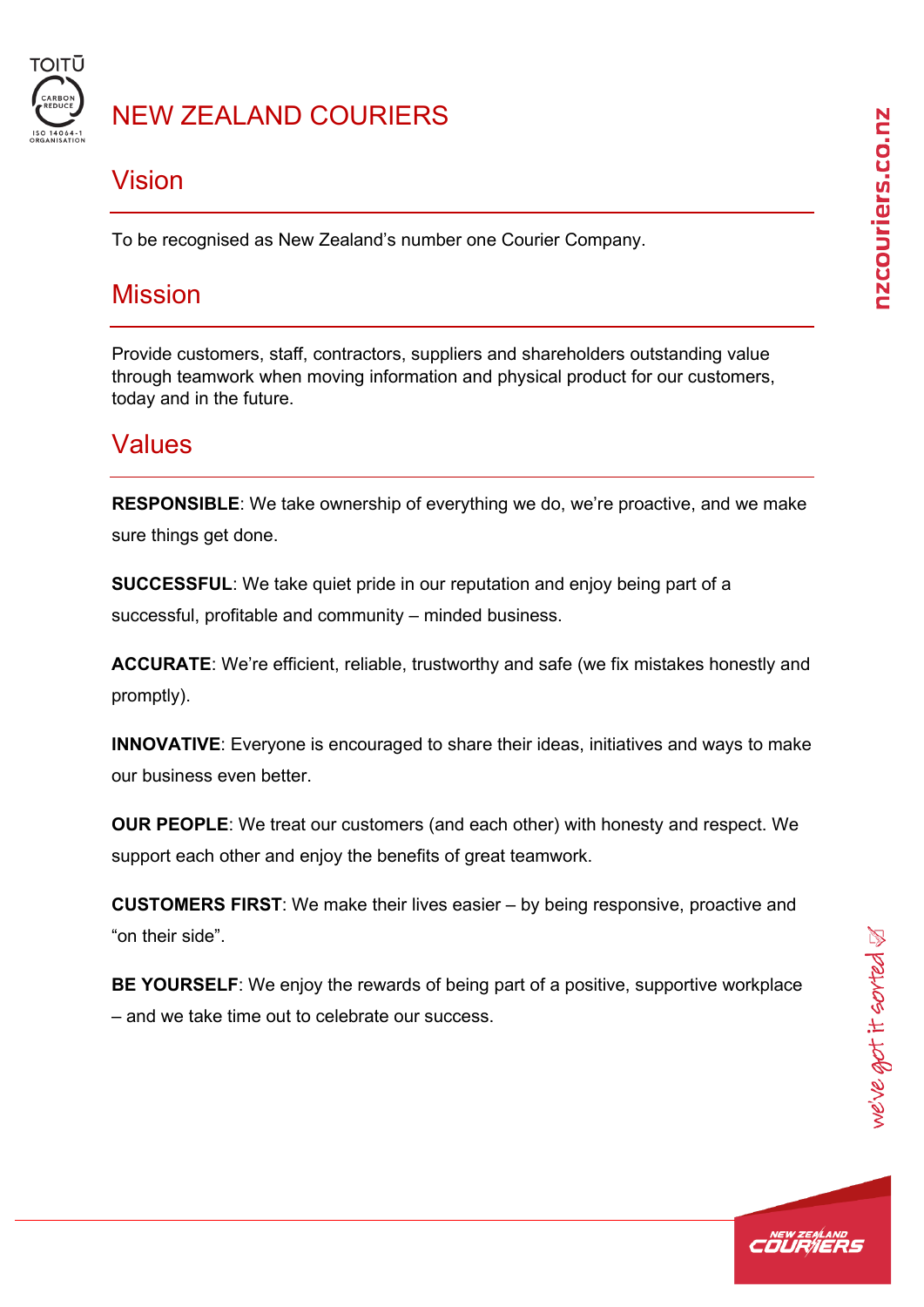

# What are the requirements to be a part of this successful team as an Owner-Driver?

A successful applicant will have a strong desire to be involved in an exciting and hardworking industry. These are the requirements of an applicant wishing to contract to a company that sets extremely high service standards as part of its "promise" to its customers.

- Positive attitude
- **Reliability**
- Honesty and commitment
- Customer-focused
- Attention to detail
- Maintain a high level of personal hygiene and appearance
- Good communication skills
- Geographic knowledge (local and national areas)
- Meet all licensing requirements
- Pass a criminal, financial and work-history security check
- Be able to finance yourself into a new vehicle or a vehicle not less than 5 years old, suitable for the run obtained
- Dangerous Goods License (must be obtained either before starting or within 3 months of commencing the contract)

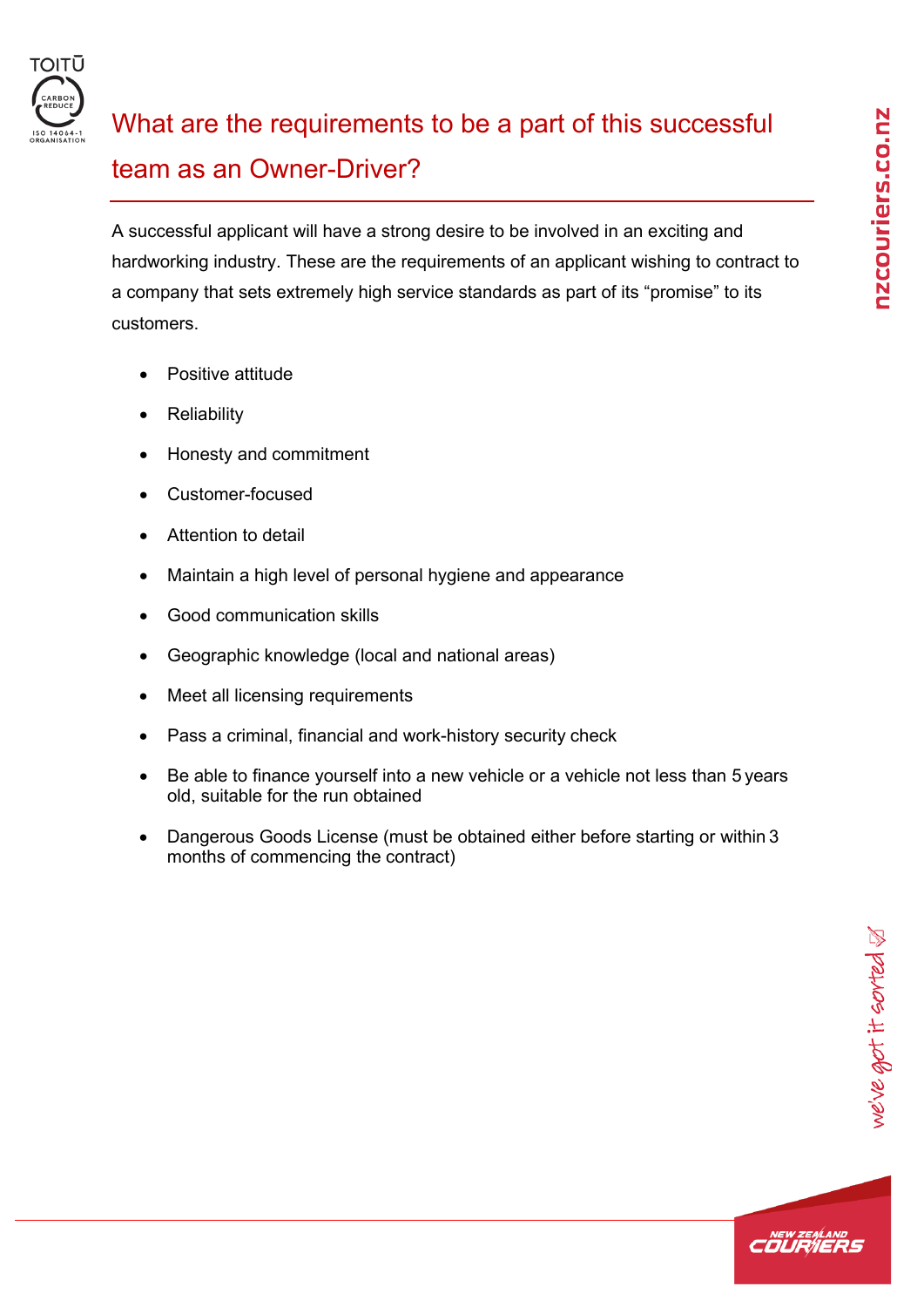

# What is involved in being an Owner-Driver/Contractor in the courier industry?

Quite often newcomers to the business have no understanding as to how the courier industry works. At New Zealand Couriers we will not consider any prospective Contractor until they have spent some time with some of our Owner-Drivers.

New prospects are sent out on different types of runs, ranging from residential to compact city and industrial areas. They will spend time with different groups of current contractors who are reasonably new to the business and senior couriers who have been with the company for a number of years. This can be arranged for you.

This is a very large commitment and we do not want anyone making a career change without knowing what is involved. New prospects are welcome to go out as many days as they choose before making a decision.

### What licences do I need?

You must hold:

- a) A current and clean, unrestricted driver's licence relevant to the vehicle required.
- b) Transporting Dangerous or Hazardous Goods Endorsement (D Endorsement): Your local Land Transport NZ office will provide a list of "approved course providers" who conduct 12 day courses once or twice a month (approximate fee  $$230 + GST$
- c) A New Zealand Couriers Training Certificate: You must pass a series of Training modules before you start and then complete others in the first three months.

*New Zealand Couriers can assist you by directing you to the correct sources of licences.*

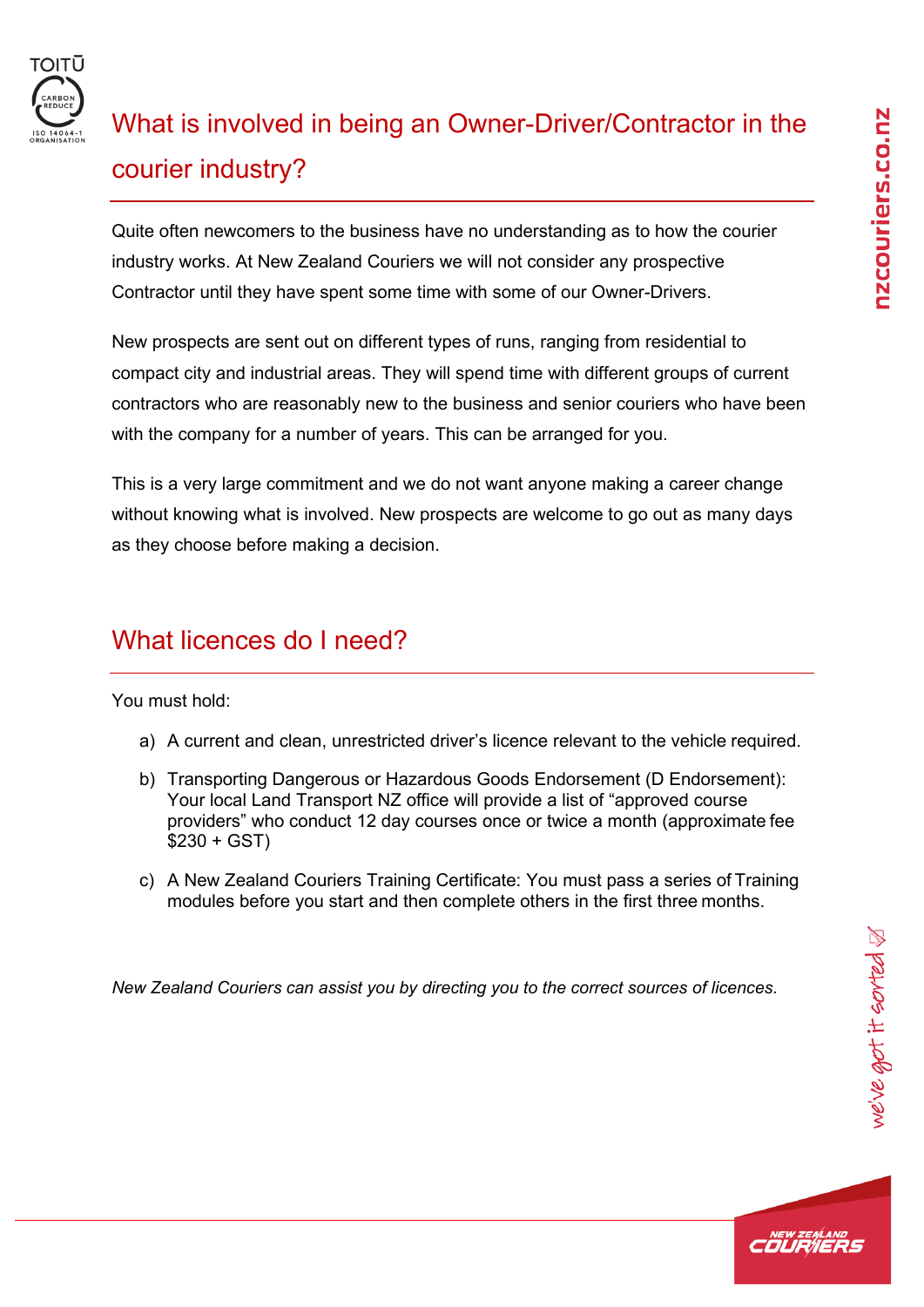

### What type of vehicle do I require?

Vehicles **MUST** meet the following specifications:

- A vehicle less than 5 YEARS old must be purchased, but we prefer new
- All vehicles **MUST** have a 3+ Star ANCAP rating. <http://rightcar.govt.nz/>
- All vehicles **MUST** have a minimum cargo load space of 8.5 cubic meters
- All vehicles **MUST** have cage installed behind driver's seat
- All vehicles **MUST** have an alarm/immobiliser

**Any vehicle purchase is to be made with the approval of the company (Manager/Operation Controller). DO NOT PURCHASE a van unless you have been successfully awarded a contract and the vehicle has been approved by the Manager.**

The standard vehicle purchase options:

- $\overline{\prime}$  Toyota Hi-ace (long wheel base, hi top) New shape.
- $\mathcal N$  Ford Transit (long wheel base, hi top)
- $\chi$  Other makes such as VW, Fiat, LDV and Mercedes are perfectly suitable

Second-hand vehicles must be vetted by New Zealand Couriers prior to purchase.

Every newly purchased vehicle must be painted in New Zealand Couriers Company Red. The Company colours will be advised to you. And all vans must have the New Zealand Couriers decals applied by an approved supplier. All decals must be applied within three months of starting on the run as a New Zealand Couriers' Contractor.

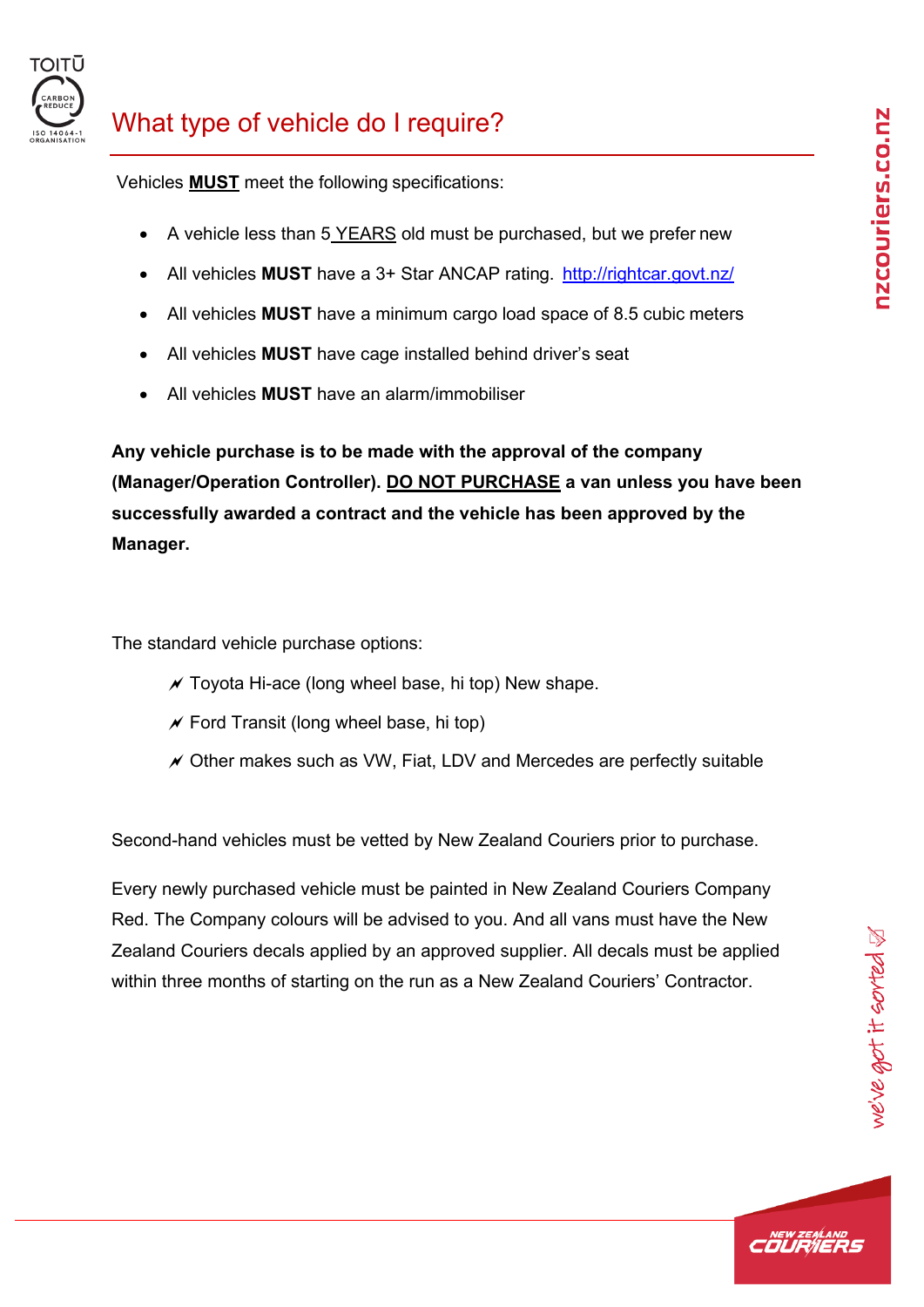

### What are some of the set-up costs involved?

As an Owner-Driver, all the set-up costs are at your expense. A lot of these are one-off costs and as such do not arise again until the vehicle is upgraded.

After your vehicle, the following requirements are necessary:

#### Decals, or Sign-writing & Painting

All vehicles are to be painted and decaled in the company livery prior to going on the road. If a van needs painting, the cost is approximately \$2000 + GST, depending on vehicle.

All decals are vinyl graphics which take approximately 3 hours to apply, and will not be applied to sub-standard vehicles. Most van decals cost approximately \$600 + GST for a Hi-ace and Ford Transit. These are applied by an authorised approved installer only.

Larger vehicles and trucks are subject to quotation.

#### Uniform

New Zealand Couriers has a range of uniform and this is a compulsory requirement. Cost is approximately \$500+GST.

Naturally, the more you purchase the higher the cost. Contractors must wear their uniform while on duty at all at all times (non New Zealand Couriers branded clothing is not permitted).

#### **Scanner**

Freightways Mobile Data Terminal (Scanner) at a monthly lease cost of \$110 per month + GST, used for scanning all freight that you pick up, have on board or deliver.

#### Hazardous Substance Endorsement

Your local Land Transport NZ office will provide a list of "approved course providers" who conduct 1-2 day coursers one or twice a month (approximate fee \$230 + GST)

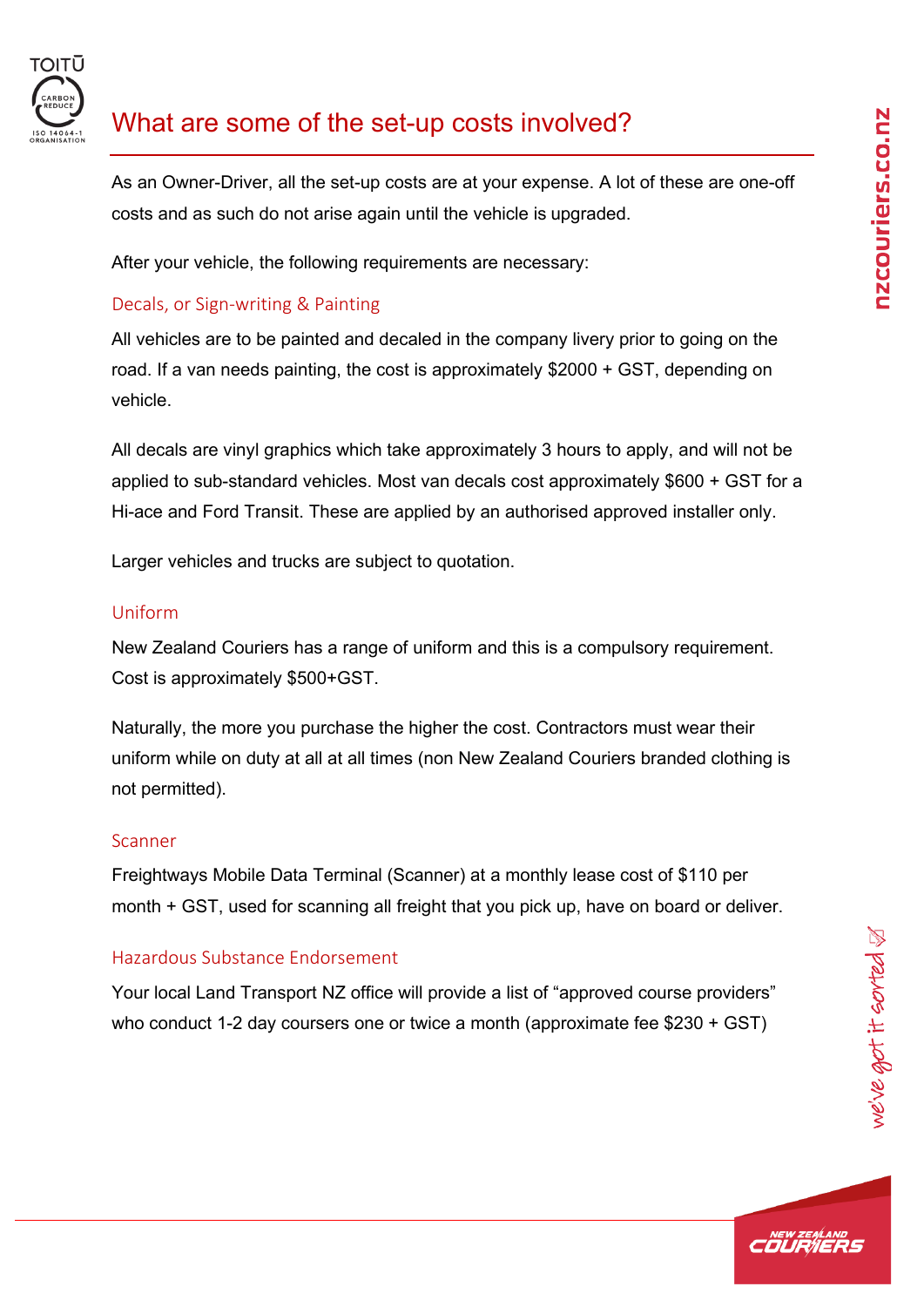

#### Phone

You will be required to supply your own mobile phone which customer job bookings will be directed to and it will also be used for the local branch to be able to contact you. This device **MUST** stay with the vehicle at all times, including if you take leave. We suggest that you buy a business phone for this purpose and keep a separate phone for your personal/private use. This business phone just needs to be able to receive/make calls and txt messages.

### What are my legal obligations?

All contractors must abide by all LTSA requirements, such as:

- Current Warrant of Fitness &/or Certificate of Fitness
- $\mathcal N$  Up-to-date Road User Charges if applicable
- $\mathcal N$  All relevant licences as covered in point 3 earlier (refer LTSA fact sheets)
- $\overline{\prime}$  Abide by all 'Drivers Hours' rules and legislation

From an Inland Revenue perspective, all contractors must be:

 $\chi$  Goods and Services Tax (GST) registered – a copy of this must be provided with your contractor paperwork

 $\chi$  Tax-compliant, with good records maintained through a reputable accountant.

We recommend you consult an accountant who will advise you on managing your finances. You can contact John Connell from Cloud Business Systems Limited - "Courier Specialists" on 027-4500144 or e-mail [cloudbusiness44@gmail.com.](mailto:cloudbusiness44@gmail.com) There is no obligation what-soever. John will give you advice for you to consider but will also organise GST registration for you at no cost.

Health and Safety regulations must be adhered to, and as a contractor to the company you will be required to adhere to all aspects of the Freightways Health & Safety policy. By law you must manage your own Health & Safety and also supply to the company a Health & Safety Plan, your Manager can provide you with more information in regards to this.

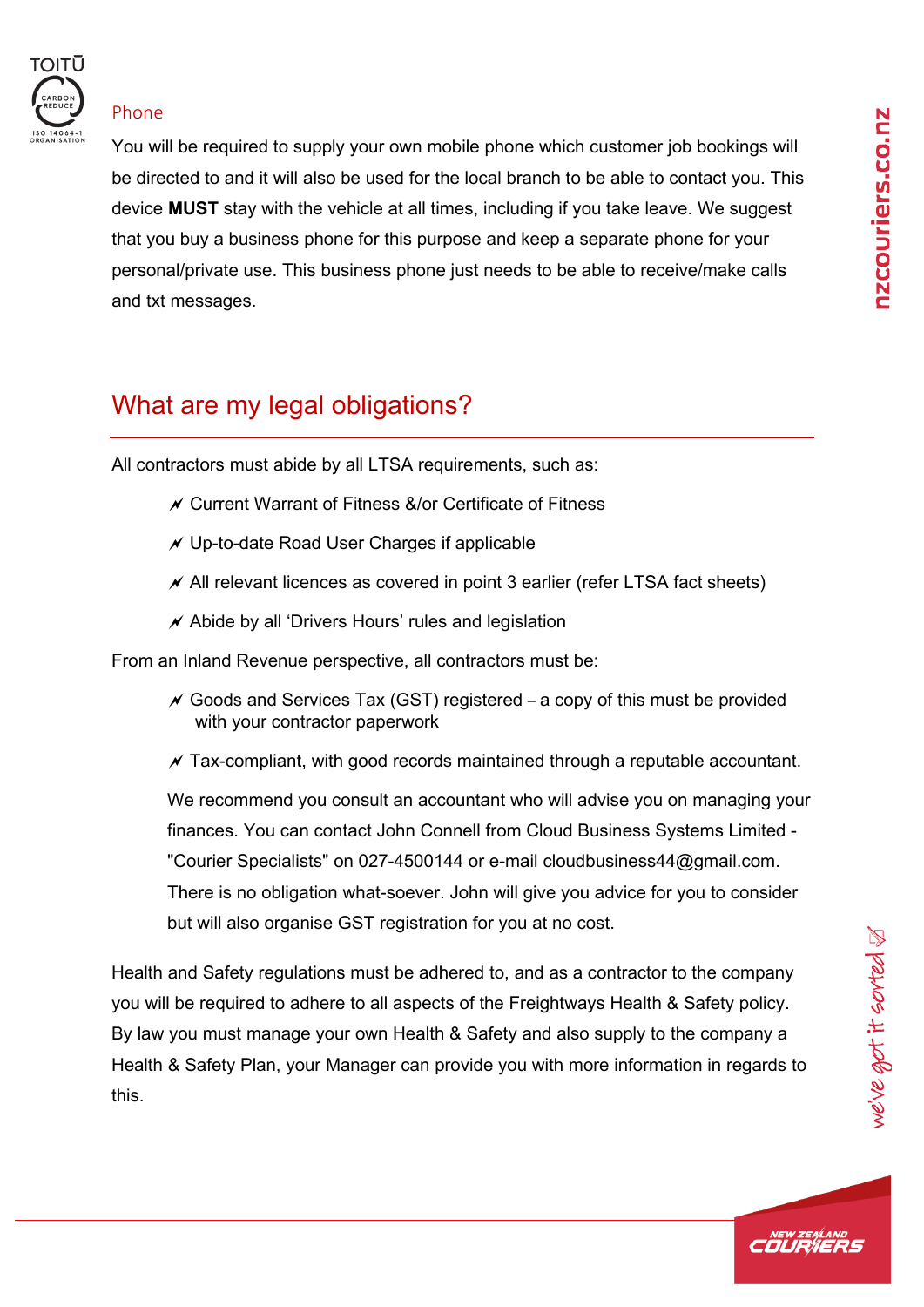

### What about insurance?

All contractors must have the following insurances through Aon Insurance:

- $\mathcal N$  Comprehensive Motor Vehicle Insurance
- $\prime\prime$  Public Liability, a minimum cover of \$1,000,000
- $\chi$  Carrier's Liability, a minimum cover of \$250,000, this can either be taken out through Aon Insurance or through the New Zealand Couriers Policy Scheme
- $\overline{\prime}$  Statutory Liability a minimum cover of \$500,000
- $\mathcal X$  Scanner Insurance (loss and theft) optional

Copies of these policies\* will need to be held in your file

### How do I get paid as a Contractor?

All contractors are paid monthly, payable on the  $20<sup>th</sup>$  of the following accounting month.

Our payment cycles are broken down to two 4-week periods and one 5-week pay period over a quarter. This equates to 52 weeks spread over the 12-month period.

At the end of each pay cycle the contractor is presented with a draft buyer created invoice with all run earnings. Also listed are any standard deductions and accounts the company has paid on your behalf.

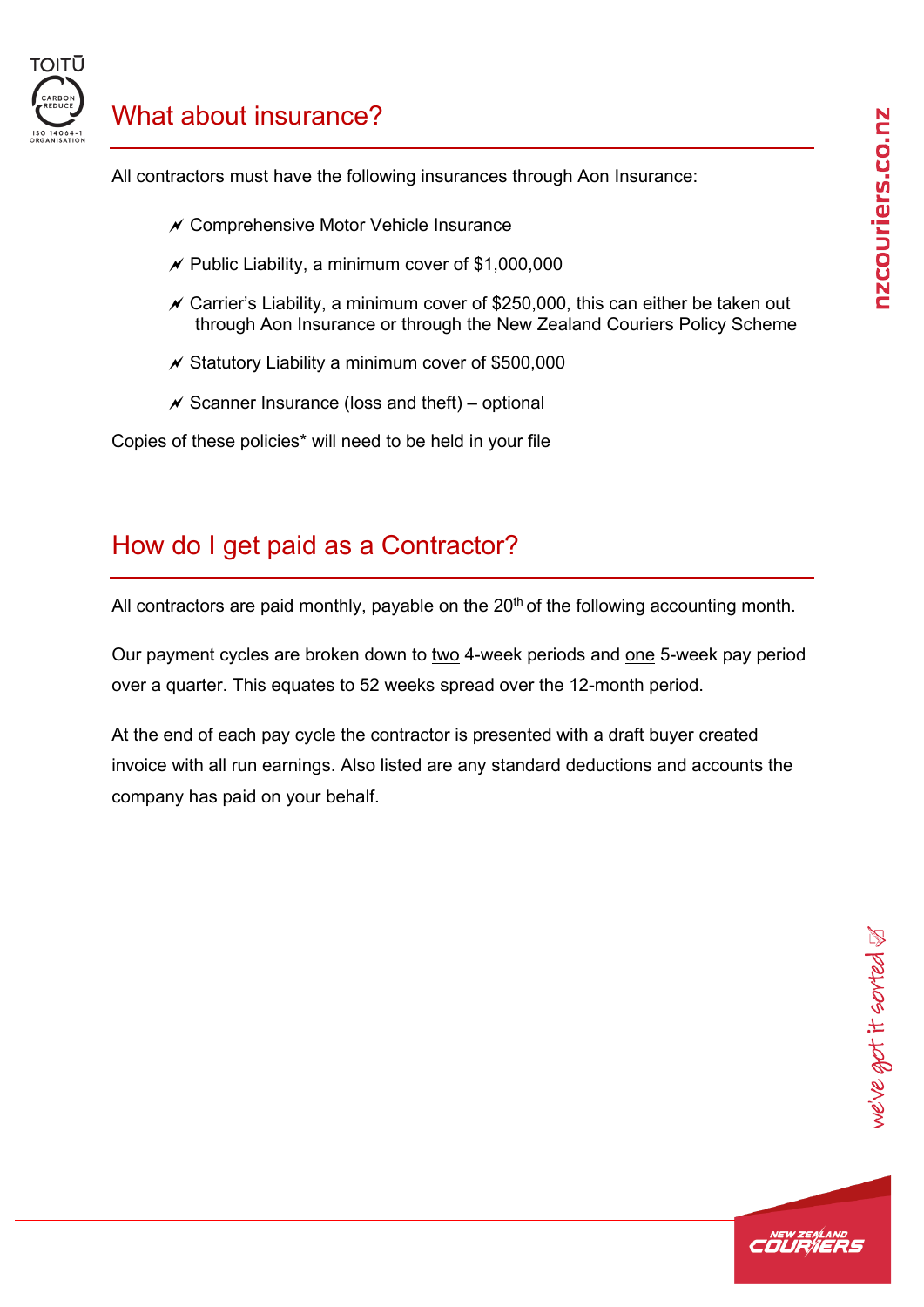

### What are the standard deductions per month?

| <b>Deduction Details</b>                  | <b>Approx Amount</b><br>(\$)   | <b>Frequency</b> |
|-------------------------------------------|--------------------------------|------------------|
| <b>Job Messaging Service</b>              | \$30.00                        | Monthly          |
| Fuel – if using BP card with NZC discount | Varies dependant<br>on the run | Monthly          |

#### **Amounts are GST exclusive**

Note: these deductions that may not apply to everycontractor

# How does New Zealand Couriers assist our new

### Contractors?

- Assistance and advice with licensing requirements
- Provide the opportunity to grow with both our businesses
- Provide assistance in association with the following companies New Zealand Couriers deals with:
	- 1. BP Fuel guaranteed fuel purchases at discounted rates
	- 2. Group rates with Southern Cross Medical Society
	- 3. Generous discounts off new Toyota Hi-Aces and other makes of vans
	- 4. Regular Communication from Manager & Head Office

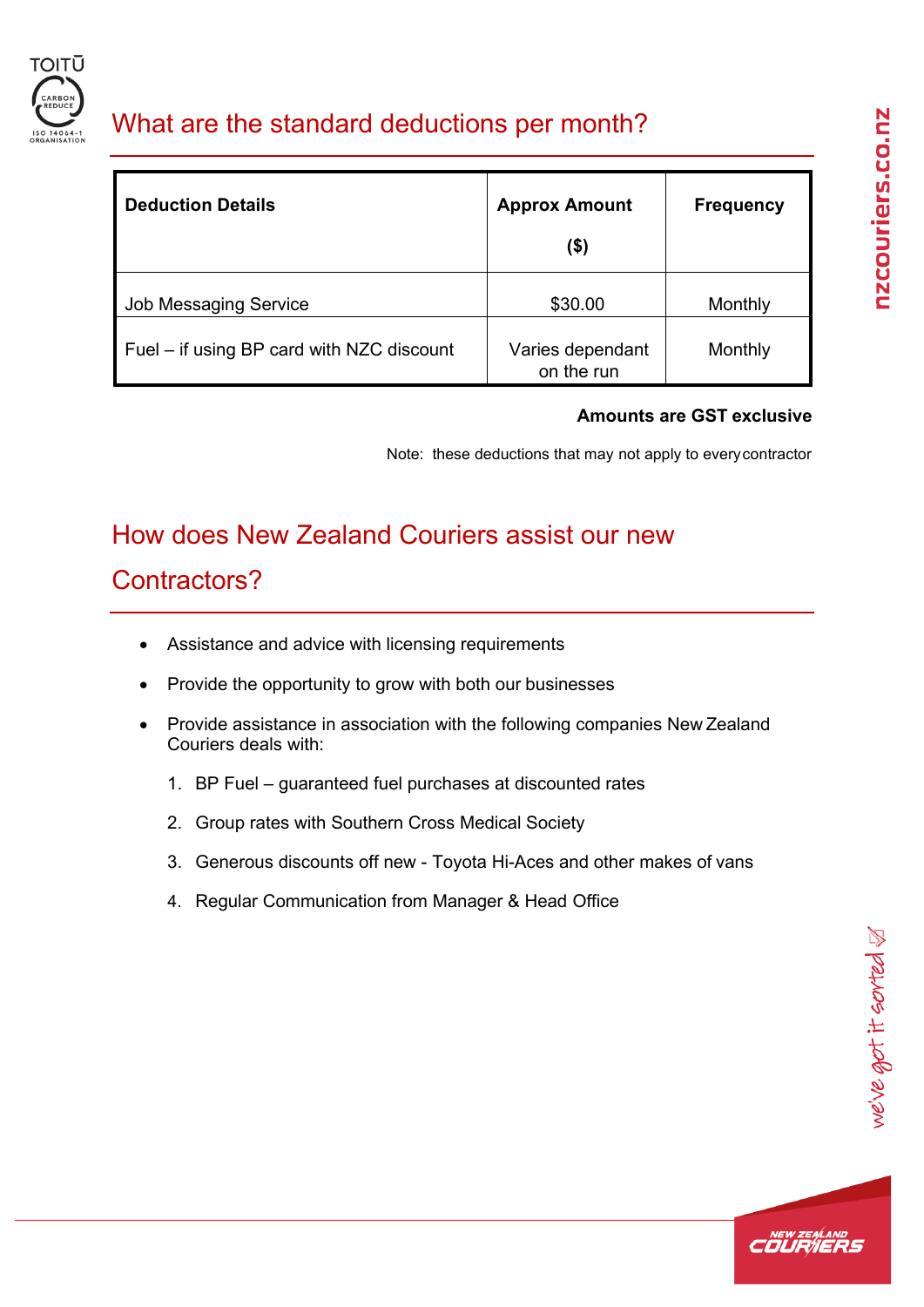

### What can New Zealand Couriers offer me?

- The opportunity to manage your own business with the support and infrastructure of a large company to draw on.
- Economical business start-up costs compared to other owner operated businesses.
- A full sales team dedicated to the growth of your business.
- Administration team who amongst other things, collect monies from customers (if they don't pay us – we still pay you).
- Training and continued support.
- Company discounts as mentioned on the previous page.
- To manage customers and the ability to develop existing and new relationships.
- To be part of an excellent and proven business partnership.
- Opportunities to apply for other runs or staffing positions within the business as they become available.

# If I need to take leave, what is the process I am required to follow?

The contractor will be responsible for finding their own relief driver who must meet the company's requirements (Licensing, Security Clearance, Uniform, and approved by Branch Manager). The contractor is also responsible for training the relief driver in their run.

We do understand unexpected leave will need to be taken at certain times, management team should be advised as soon as possible.

Contractors are required to be on their run in the month of December.